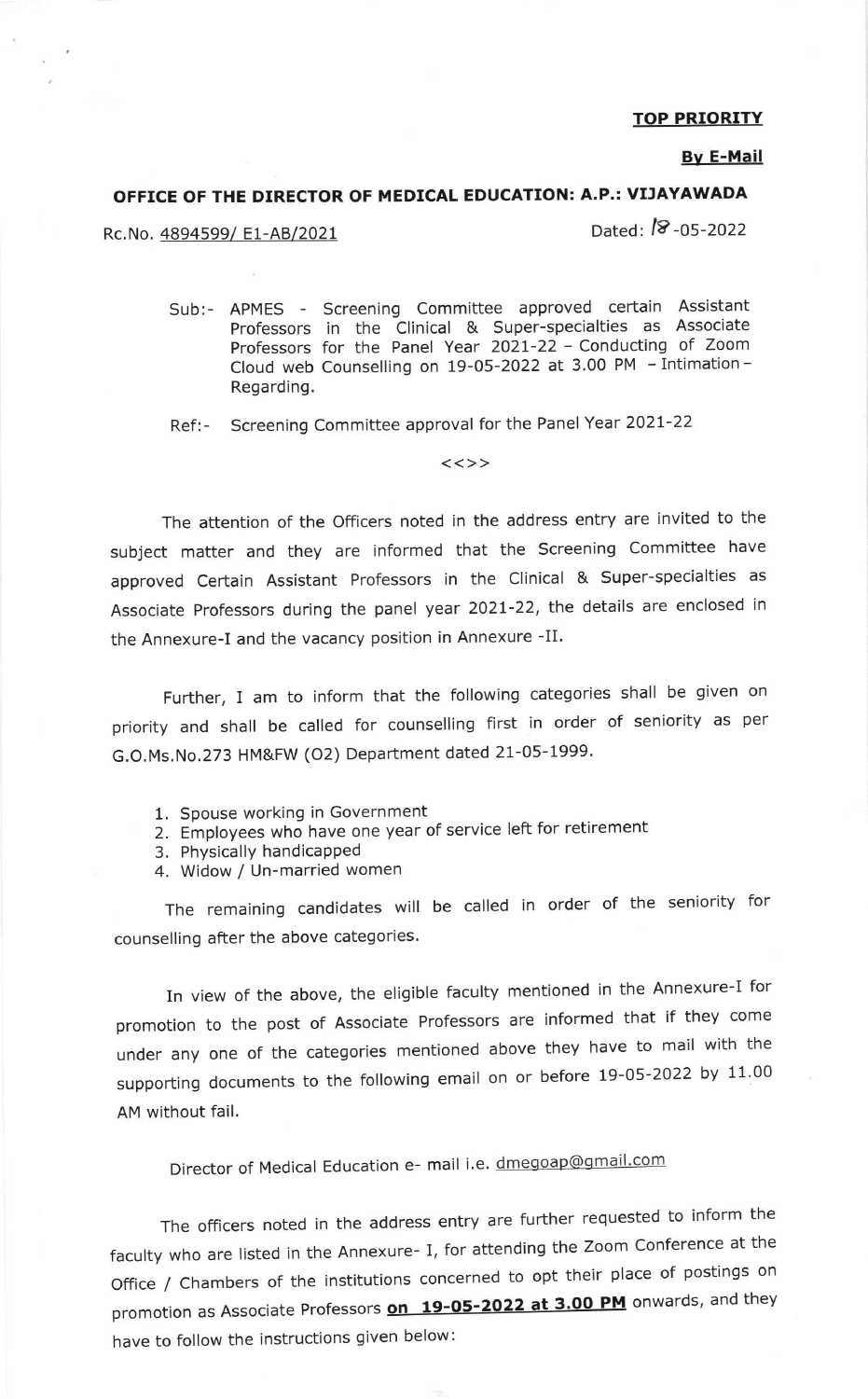## INSTRUCTIONS TO BE FOLLOWED TO PARTICIPATE IN THE ZOOM CONFERENCE:

- 1. Download the Zoom Cloud App from Play store and prepare to join the Zoom Conference in the concerned Principals / Superintendents offices.
- 2. Zoom Cloud meeting Link will be sent to the mobile number and email of the Principals of Government Medical Colleges and Superintendents of Government Teaching Hospitals Ten (10) minutes before the commencement of the Zoom Counseling.

 $1/815$ <br> $1815$ 

- W. 22

Sd/-Dr.M. Raghavendra Rao Director of Medical Education

## To

All the Principals of Government Medical Colleges in the State All the Superintendents of Government Teaching Hospitals in the State Copy to the CIO, O/o DME, A.P., Vijayawada with a request to keep this circular and Annexure in the DME web site.

for Director of Medical Education